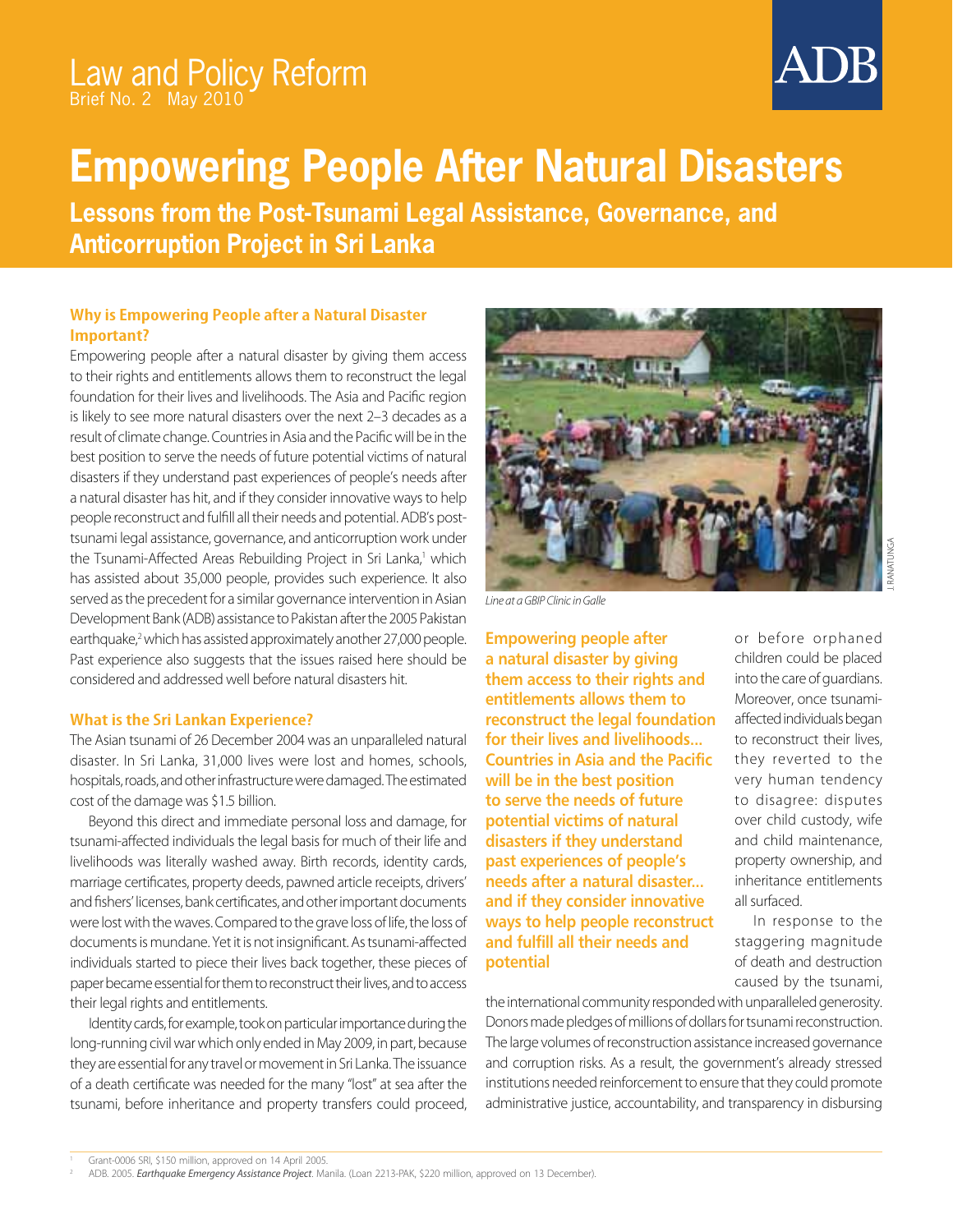The ADB response to the tsunami involved a \$3.3 million component to assist tsunami-affected individuals to access their legal rights and entitlements including replacement of lost documents—and to access public services and **compensation** 

tsunami rehabilitation and reconstruction aid.

The ADB response to the tsunami involved a \$150 million grant and \$7 million loan to rapidly improve the living conditions and well-being of a significant number of people in tsunamiaffected areas. It aimed to

restore basic social infrastructure, community and public services, and livelihoods in these areas. It addressed the needs of tsunami-affected people through subprojects in road, infrastructure, community development, and coastal resource sectors. It also involved a \$3.3 million component to assist tsunami-affected individuals to access their legal rights and entitlements—including replacement of lost documents—and access public services and compensation. This project component on legal assistance, governance and anticorruption (the Project) also sought to improve governance associated with the large volume of aid arriving in Sri Lanka.

#### **What did Tsunami-Affected People Need?**

Identity documents. Tsunami-affected people needed new identity cards to facilitate their movement within Sri Lanka, and because proof of identity (usually through a national identity card) is needed to access a range of other services. Before getting an identity card, tsunami-affected individuals need a copy of their birth certificate and, if married, also need a copy of their marriage certificate. Although in many cases they could make applications for these documents at the government office in their local area, to do so would often involve lengthy delays, particularly for identity cards that needed to



Secretary of Ministry of Justice and Law Reforms with the Registrar General and Commissioner General giving a birth certificate re-issued on the spot in a Jaffna GBIP Clinic



Tsunami-affected areas in Sri Lanka

be issued in the capital, Colombo. As well as these identity cards and birth and marriage certificates, senior citizens are entitled to "elders' cards" which are needed to access senior entitlements; fishers need a fishing license; and death certificates are needed to finalize the legal aspects of a dead person's estate, allow successors to inherit, and facilitate custody orders for orphaned children.

Property titles and related documents. As well as the need for identity documents, tsunami-affected people also needed to obtain new or replacement property or land titles. In addition, tsunami-affected individuals who were granted new housing under housing programs funded by the government or nongovernment organizations ultimately needed to get titles for that new property.

Child custody and succession orders. The tsunami resulted in 5,600 child orphans and children who had lost a single parent.<sup>3</sup> These children are entitled to special protection ensured by the National Child Protection Authority. However, after they left the internally displaced persons (IDP) camps, in many cases the children could not be located. Moreover, the custody of children who inherited a deceased parent's estate (including land, bank accounts, and housing) was often contested.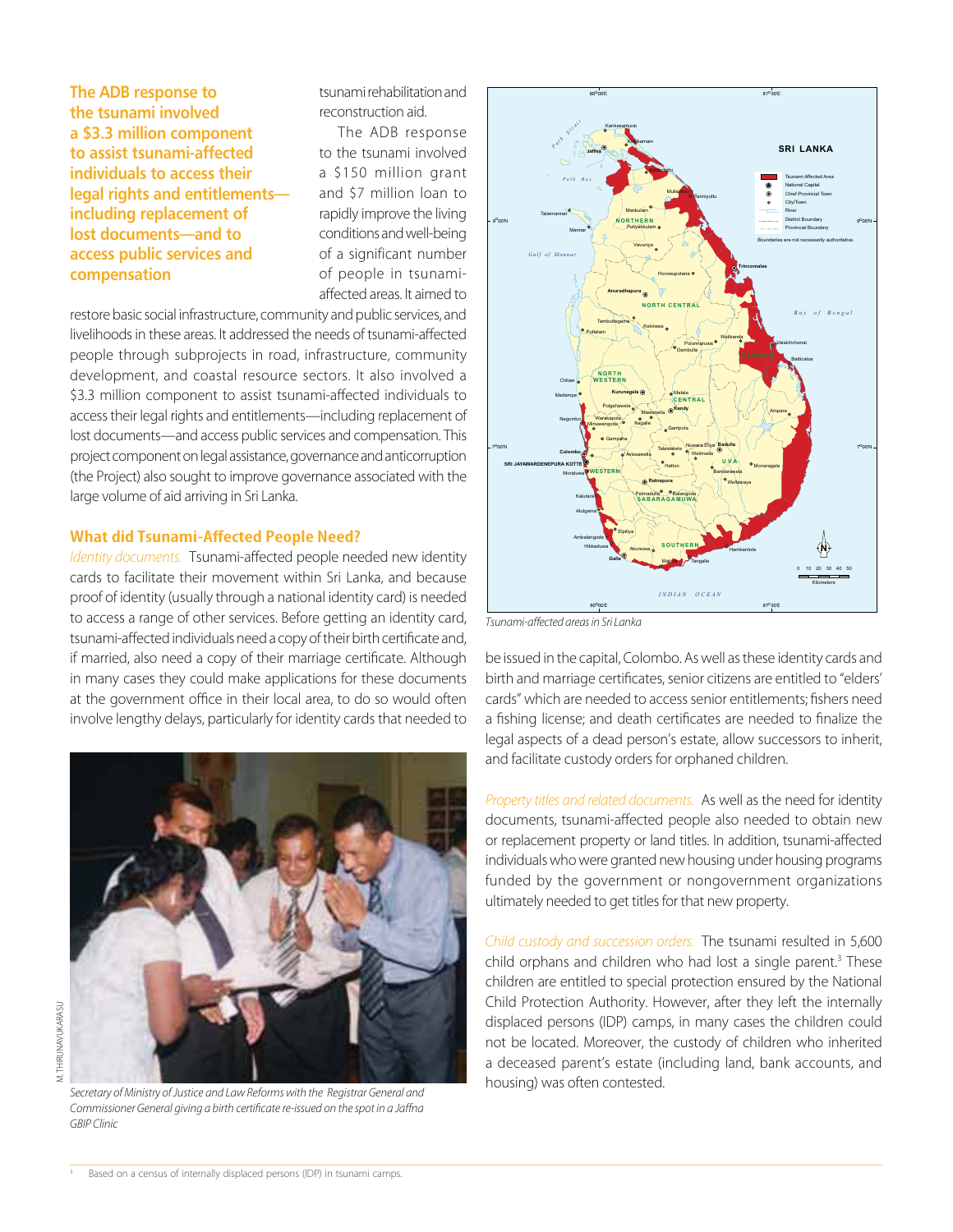| Table 1: RLAC Services, January 2006 to July 2007 |       |  |  |  |
|---------------------------------------------------|-------|--|--|--|
| Litigation                                        |       |  |  |  |
| No. of litigations filed                          | 8,011 |  |  |  |
| No. of legal consultations facilitated            | 7.274 |  |  |  |
| No. of documentation cases processed              | 1,657 |  |  |  |
| <b>Capacity Building Workshops</b>                |       |  |  |  |
| No. of workshops                                  | 259   |  |  |  |
| No. of people trained                             |       |  |  |  |

Tsunami compensation entitlements. The government offered financial compensation to all tsunami-affected people for funeral expenses (SLRs15,000), housing, and food expenses, among other things. Tsunami-affected people needed help in accessing these entitlements, as most entitlements require legal documents that tsunami-affected people often did not have. To be eligible for housing resettlement, for example, a person had to prove that he or she was a property owner prior to the tsunami, or had a right to property through inheritance, which requires a death certificate.

Resettlement villages and new housing. Even 5 years after the tsunami, some significant problems remain in resettlement villages. In some villages, tsunami-affected people are concerned about the quality of their new housing—water supply and sanitation may not be adequate (some housing has leaks), electricity may not have been connected, and some people have raised concerns about the quality of the building materials used. Many people have raised concerns about the location of their new home—often new homes are a long way from previous homes near the ocean, and this has an impact upon livelihoods.

Strengthened Local Governance. Tsunami-affected people were concerned about apparent inequality in the distribution of compensation or tsunami rebuilding benefits, allegedly due to corruption, inefficiency, and abuse of power. In some cases, some former neighbours have ended up with houses of different quality and size, and some benefits were not given to persons legally entitled to those benefits.

#### **How did the Project Address These Needs?**

The Project was designed to provide immediate support to Sri Lanka's institutional service delivery mechanisms weakened as a result of the tsunami. It was also designed to increase oversight of the institutions tasked to provide relief to beneficiaries and reconstruct infrastructure and services. The Project aimed to assist the government in its efforts to help tsunami-affected people with their legal and documentary problems, and to assist the government confront the greater risks of corruption associated with the high scale and volume of assistance that poured into Sri Lanka.

#### **Legal Assistance**

The Project called for legal assistance offices to be established in all tsunami-affected areas, assisted by ADB. Sri Lanka's Ministry of Justice entered into a memorandum of understanding with Sri Lanka's Legal



Documentation program in Jaffna

Aid Commission (LAC) to establish or strengthen 11 Regional Legal Aid Centers (RLACs) in the tsunami-affected areas. These RLACs each retained three lawyers and several support staff to provide legal advice on tsunami-related matters and litigation services. The RLACs assisted tsunami-affected people with common problems: obtaining legal documents; disputes with neighbors over land boundaries; identifying the rightful heirs of a deceased's estate; and obtaining foster care orders in child custody cases. Other than formal legal work, the RLACs conducted capacity building workshops for their legal officers; awareness workshops and campaigns on tsunamirelated laws for the general public, police officers, and district officials; workshops on the rights of women, children, and elders; and workshops on property, adoption, and inheritance issues. The RLACs conducted some limited field work, but most of the work was done in the RLAC offices when tsunami-affected people sought their assistance. Table 1 summarizes the work done by the RLACs.

To significantly enhance outreach—and access beneficiaries who needed assistance but had not sought it—the Ministry of Justice commissioned the University of Colombo to conduct more fieldwork, and obtain additional information on the legal issues faced by even more vulnerable categories of tsunami-affected people (such as children,

women, elders, and disabled persons). Mobile legal and administrative service clinics, conducted in different tsunamiaffected districts, first obtained information and subsequently offered direct assistance. The Project assisted state agencies, such as the

**The Project aimed to assist** the government in its efforts to help tsunami-affected people with their legal and documentary problems, and to assist the government confront the greater risks of corruption associated with the high scale and volume of assistance that **poured into Sri Lanka** 

Elders' Secretariat, to identify and establish direct links with affected individuals who were receiving assistance on a continuous basis. This field research showed that many problems faced by tsunamiaffected people were administrative (i.e., either lost documents or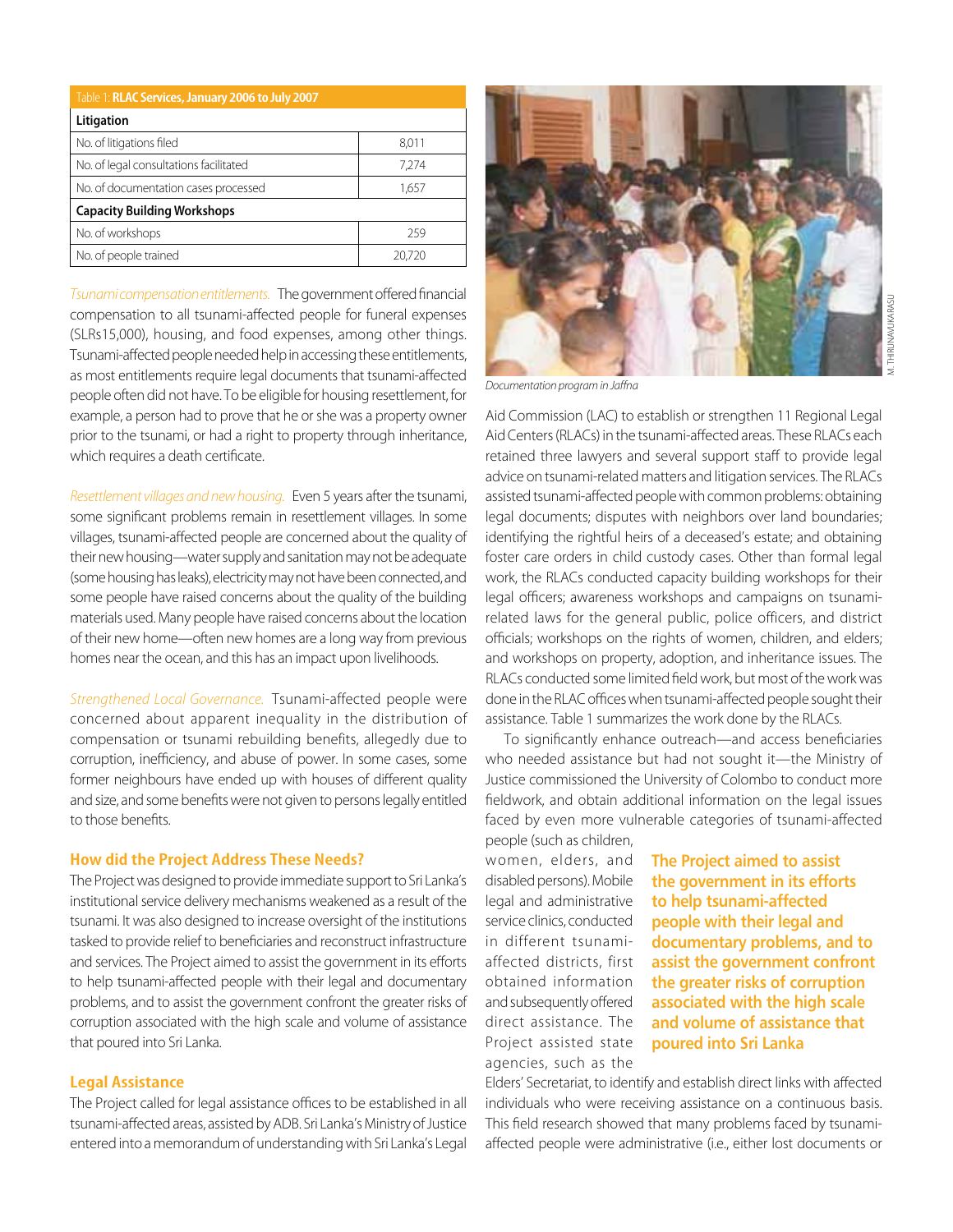

Documentation program in Galle

the failure of a government official to render a right or entitlement). Thus, a comprehensive administrative justice approach was needed.

The Project takes a legal empowerment approach to addressing administrative governance weaknesses and failures. It does so by bringing officials and government service providers directly to tsunamiaffected people.

#### **Decentralizing the Delivery of Legal and Administrative Services**

The Ministry of Justice considered various models to improve service delivery, access to entitlements and the delivery of administrative justice to tsunami-affected people. It came up with its own Governance-Based Intervention Program (GBIP).

For instance, the secretaries of justice, public administration, and women's affairs have each accompanied their staff—and human rights and anti-bribery commission officers—on weekend road trips to provide mobile clinics in tsunami-affected areas. These public servants are joined at the mobile clinics by lawyers providing legal aid; local district officials preparing and issuing birth, death, and marriage certificates; the local electricity service supplier; the local mediation boards; and provincial and local administrative authorities. The clinics are usually held at a local school or community center. The aim of these mobile clinics is to assist affected people to obtain replacement birth, death, and marriage certificates; identity cards; and elders' cards as quickly as possible, often on the spot. They also allow tsunami-affected people to obtain legal aid—in a location more convenient than the RLAC—which may include advice on land registration, resettlement housing rights, or child custody. Over 1,000 people commonly attend these clinics; at a November 2009 workshop in Jaffna alone, over 3,000 people attended. As shown in Table 2, in total, about 35,000 have attended the 31 clinics held since the Project started in 2005.

Before setting up a mobile clinic, the Ministry of Justice undertakes two activities in the particular tsunami-affected district: capacity building of local district officials who will assist and provide the services, and a wide-ranging public awareness campaign to promote the activity. These clinics discover the unresolved administrative and legal

| Table 2: GBIP Clinics Held as of 30 April 2010 |        |      |
|------------------------------------------------|--------|------|
| No. of programs                                | 31     |      |
| No. of people attended                         | 32,847 |      |
| No. of issues accepted                         | 35,294 | 100% |
| No. of issues resolved                         | 25,005 | 70%  |
| No. of issues in progress                      | 10,266 | 30%  |

issues in the particular areas and then proceed to provide solutions. Participants seek to resolve as many issues as possible during the clinic. Unresolved issues are either elevated to the district level (usually legal issues requiring the assistance of a lawyer, which the Project also provides free of charge) or the national level (usually policy issues).

One policy issue the Project has helped to resolve is a requirement that children be resident in a district for 6 years before they can be admitted to a district school. In many cases, tsunami-affected children had not been a resident, as they had been resettled to new areas after the tsunami. As a result of the GBIP programs, this requirement has been relaxed or waived in most cases, benefiting many tsunamiaffected children.

#### **Documentation**

Tsunami-affected people need to apply for new identity documents in the RLAC office or at the mobile clinics. Some documentation can be issued on the spot while other documentation takes longer as it needs to be issued by the central office in Colombo.

The Project has given special emphasis to ensuring that applications result in the issuance of documentation. This emphasis recognizes that obtaining legal documents (e.g., a national identity card, or a birth, marriage, or death certificate) is the first step in reconstructing a person's legal identity.

The Project has provided direct support to key institutions that issue such documents, including the Department of the Registration of Persons and the Registrar General's Department

(RGD). Dedicated funding for reconstructing land title documents has also been provided.

The Project provided much-needed funding to the Ministry of Public Administration and the RGD to extend the digitization of birth, **The Project takes a legal** empowerment approach to addressing administrative **governance weaknesses and** failures. It does so by bringing  providers directly to tsunamiaffected people

marriage, and death certificates to tsunami-affected districts. Once completed, the processing time to issue these documents is expected to be reduced from days to minutes.

#### **Alternative Dispute Resolution—Tsunami Special Mediation Boards**

Tsunami Special Mediation Boards (SMBs) were authorized under the Mediation (Special Categories of Disputes) Act No. 21 of 2003. The SMBs are authorized to hear and determine any dispute where the debt, damage, or compensatory rights arose as a result of the tsunami. The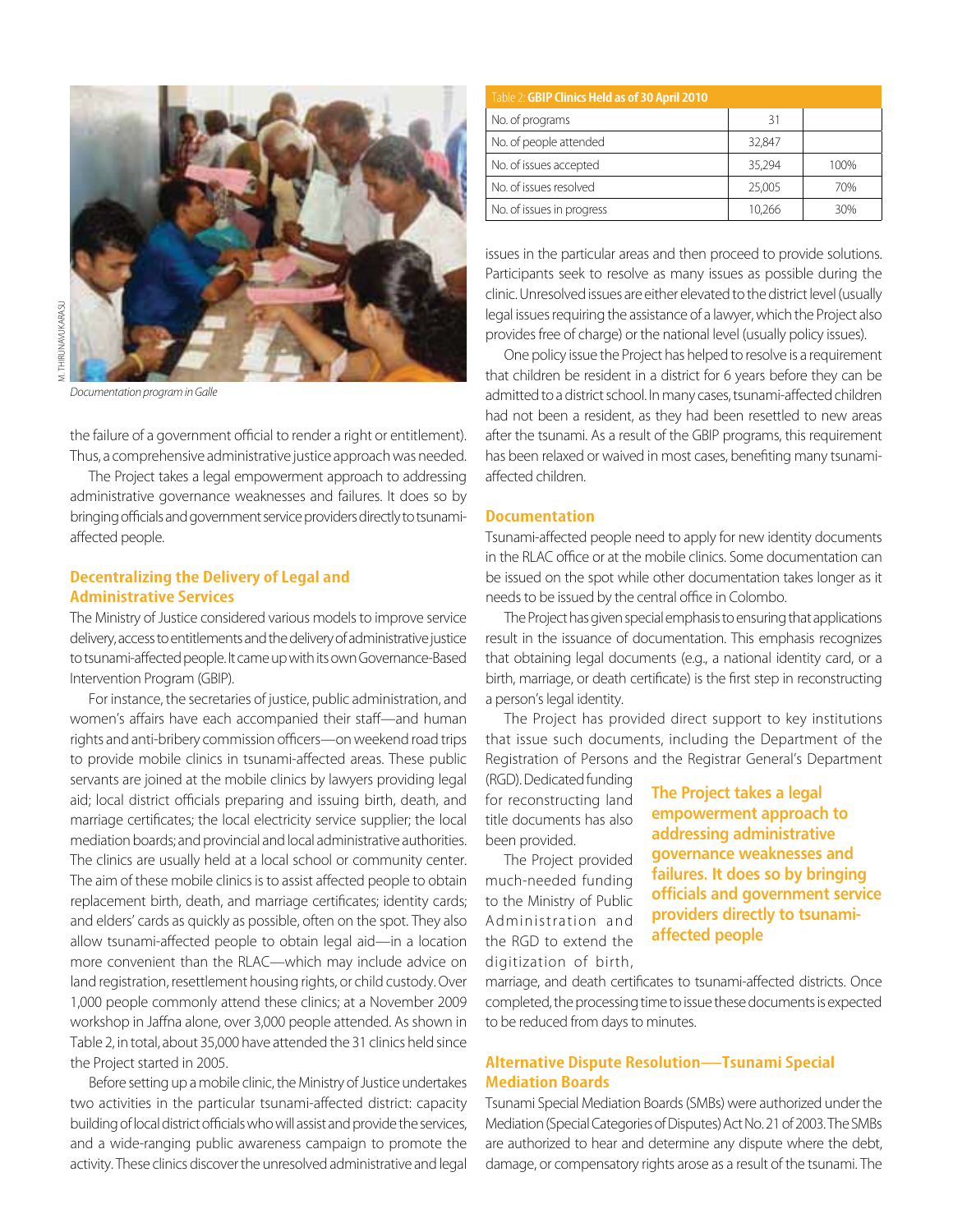Project assisted in establishing these boards and funding the training of mediators in mediation techniques. Public awareness campaigns were provided on the importance of mediation as an effective tool, and on the tsunami SMB system itself. The boards are empowered to compel the attendance of public officials, thus enhancing administrative justice. The boards were established in all tsunami-affected districts. At present, there are nine project-established SMBs in the country<sup>4</sup> and Table 3 presents its settlement record.

#### **Commission to Investigate Allegations of Bribery and Corruption**

The Project also sought to strengthen Sri Lanka's Commission to Investigate Allegations of Bribery and Corruption (CIABC) through public awareness campaigns and outreach. This strengthening complemented the United Nations Development Programme (UNDP) and the United States Agency for International Development's (USAID) support to the CIABC. The Project made the CIABC visible in the tsunami-affected areas and such visibility provided some local deterrent to bribery and corruption in the delivery of emergency assistance. Project support to the CIABC took several forms: nationwide advertisements, public discussions on anticorruption issues, television clips, posters and leaflets made available at state institutions in contact with affected communities, mobile on-the-spot complaint recording, and highly visible participation in the mobile clinics under the GBIP programs.

The CIABC reported that it received a lower number of bribery and corruption complaints than it expected. The complaints received did not suggest large-scale actionable bribery and corruption in tsunami assistance.

The Project also concentrated on long-term institutional strengthening of the CIABC by providing training and equipment for investigation and prosecution, facilitating strong links between CIABC officials and prosecutors from the Department of the Attorney General. In the former conflict-affected areas, the Project funded, for



A GBIP Clinic at Valaichenai

the first time, two district symposia on bribery and corruption. The Project also supported a national conference aiming to identify the gaps in Sri Lankan bribery and corruption laws by reference to the standards set in the United Nations Convention Against Corruption (UNCAC).

**The Project also concentrated**  $\blacksquare$  **ond propertive institutional** strengthening of the CIABC by providing training and equipment for investigation and prosecution, facilitating strong links between CIABC *<u>officials and prosecutors</u>* from the Department of the **Attorney General** 

Nationwide public awareness and education campaigns on anticorruption and bribery include workshops and advertisements in various mediums like television, radio, internet, and print.

Eighty-six complaints have been accepted since 2008 and 14 training programs were delivered to 913 participants. A special training program for CIABC investigation officers was held in November 2009 and was attended by 85 investigative officers.

#### **Capacity Building and Public Awareness**

The Project has also supported capacity building activities, such as judicial training workshops and legal awareness public campaigns. National and local officials were given training to better prepare them to handle the unique set of challenges that the tsunami presented in their respective areas. Officials responsible for service delivery including judges and magistrates—were also given training on the Tsunami Act. The judicial training of magistrates and judges focused on legal issues, such as property and custody issues, likely to arise after the tsunami.

Public awareness campaigns on various issues targeting different sectors were conducted. These included rights awareness programs for school children, police, public officials, and the general public. Aside from rights awareness, bribery, anticorruption, tsunami-generated legal issues (i.e., the Tsunami Act), mediation, domestic violence, corruption, elders' rights, child rights, property, adoption, and inheritance laws were also the subject of public awareness campaigns broadcast in various mediums.

As of 30 April 2010, 159 public awareness programs were undertaken and a total of 11,140 people attended these programs.

| Table 3: Mediation Figures from January 2007 to 31 December 2009 |                                       |                                             |                                                                      |                                        |  |
|------------------------------------------------------------------|---------------------------------------|---------------------------------------------|----------------------------------------------------------------------|----------------------------------------|--|
| Area                                                             | No. of<br><b>Disputes</b><br>Received | No. of<br><b>Disputes</b><br><b>Settled</b> | No. of<br>Non-<br><b>Settlement</b><br><b>Certificates</b><br>Issued | No. of<br>Issues In<br><b>Progress</b> |  |
| North and East                                                   | 1,293                                 | 456                                         | 111                                                                  | 726                                    |  |
| South                                                            | 988                                   | 791                                         | 428                                                                  | 387                                    |  |
| Total                                                            | 2,281                                 | 1,247                                       | 539                                                                  | 1,113                                  |  |

4 SMBs have been established at Ampara, Baticaloa, Colombo, Gampaha, Galle, Hambantota, Kalutara, Matara, and Trincomalee.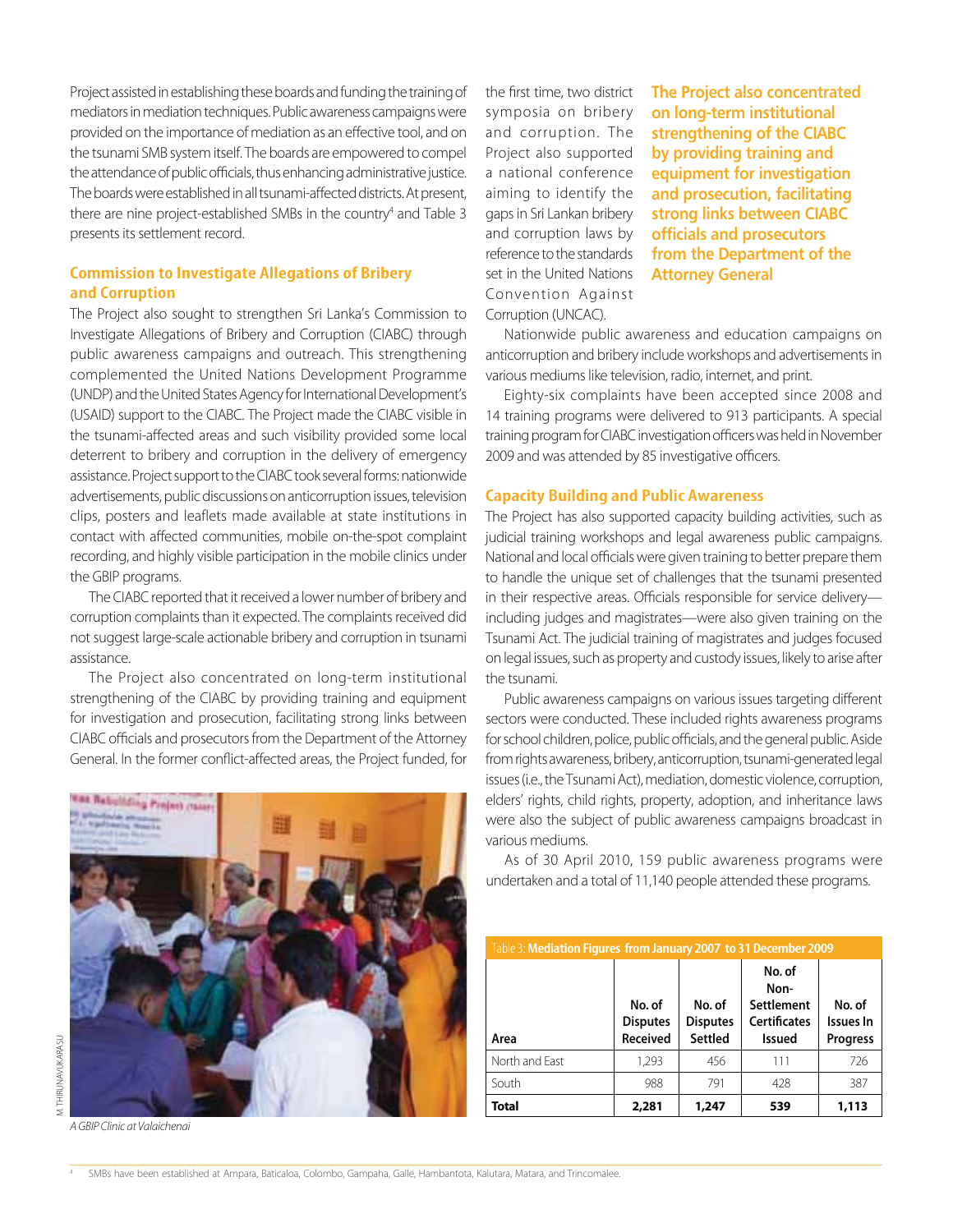#### **Special Child Care Program and the National Child Protection Authority**

The Tsunami Act of Sri Lanka instituted a special child care program to benefit the 5,600 tsunami-affected children who lost one or both parents to the catastrophe. Each tsunami-affected child must be registered with the National Child Protection Authority (NCPA) (which is leading the implementation of the program), and placed under the guardianship of a court-appointed guardian. The guardian must be appointed in accordance with the stringent procedure provided by the Tsunami Act and in compliance with the safety and welfare conditions laid down by the NCPA.

The initial community response to the government's program was not strong and very few children sought to obtain the benefits under the program. Moreover, most tsunami-affected children who were orphaned were considered only under general legislation, which only protects a child until age 16. In contrast, the Tsunami Act offered protection until a child turns 21 years old.

The Project's support to the NCPA led the Ministry of Justice to discover that guardians had been reluctant to obtain legal guardianship under the Tsunami Act due to a lack of awareness and resources. Some guardians also bypassed the program because it did not match the monthly stipend of SLRs500 which was provided by the general law, along with a program of care designed to mitigate the traumatic experience due to the tsunami. Both children and guardians perceived guardianship to be more of a social obligation with little accountability, rather than a legal duty. Consequently, many needy children did not seek to obtain the full benefits of protection under the Tsunami Act until age 21.





Issuance of a birth certificate at a GBIP Clinic in Jaffna

Under the GBIP program, the Project, together with the NCPA, sought to correct this poor response rate. The Project is now providing legal aid and a cash grant to each child who registers under the foster care system put in place by the Tsunami Act. This system offers greater protection, in recognizing the courts as the "upper guardian" of children. As a result of the Project's assistance, the welfare schemes are enforced more stringently, subject to continuous monitoring by the NCPA and regular oversight by the courts.

To complement the capacity building programs that were held for child protection officers, the Project also conducted a special sensitization program for judges. From the Project, the NCPA benefited

**From the Project, the National Child Protection Authority** benefited with an updated and comprehensive database of tsunami-affected children. Legal guardians have been appointed for the first batch of registered children and a cash grant has been deposited in each child's name, which they can withdraw **upon turning 18** 

with an updated and comprehensive database of the 5,600 most tsunamiaffected children. Legal guardians have been appointed for the first batch of registered children and a cash grant has been deposited in each child's name, which they can withdraw upon turning 18. The Project's partner bank is also

offering free life insurance coverage to the guardian and free health insurance to the child under its corporate social responsibility initiative. Table 4 summarizes the number of foster care orders issued.

| Table 4: RLAC and GBIP Clinics: Foster Care Orders, Jan-Nov 2009 |       |  |  |
|------------------------------------------------------------------|-------|--|--|
| No. of children attended                                         | 2.332 |  |  |
| No. of foster care applications filed                            | 217   |  |  |
| Foster care orders granted                                       | h.    |  |  |
| Other legal issues applications/appeals accepted                 |       |  |  |

#### **Is the Sri Lanka Project a Replicable Model?**

The Project holds many lessons for other post-natural disaster situations. A GRIP Clinic in Beruwela **State of the legal and administrative** issues generated after natural disasters A GBIP Clinic in Beruwela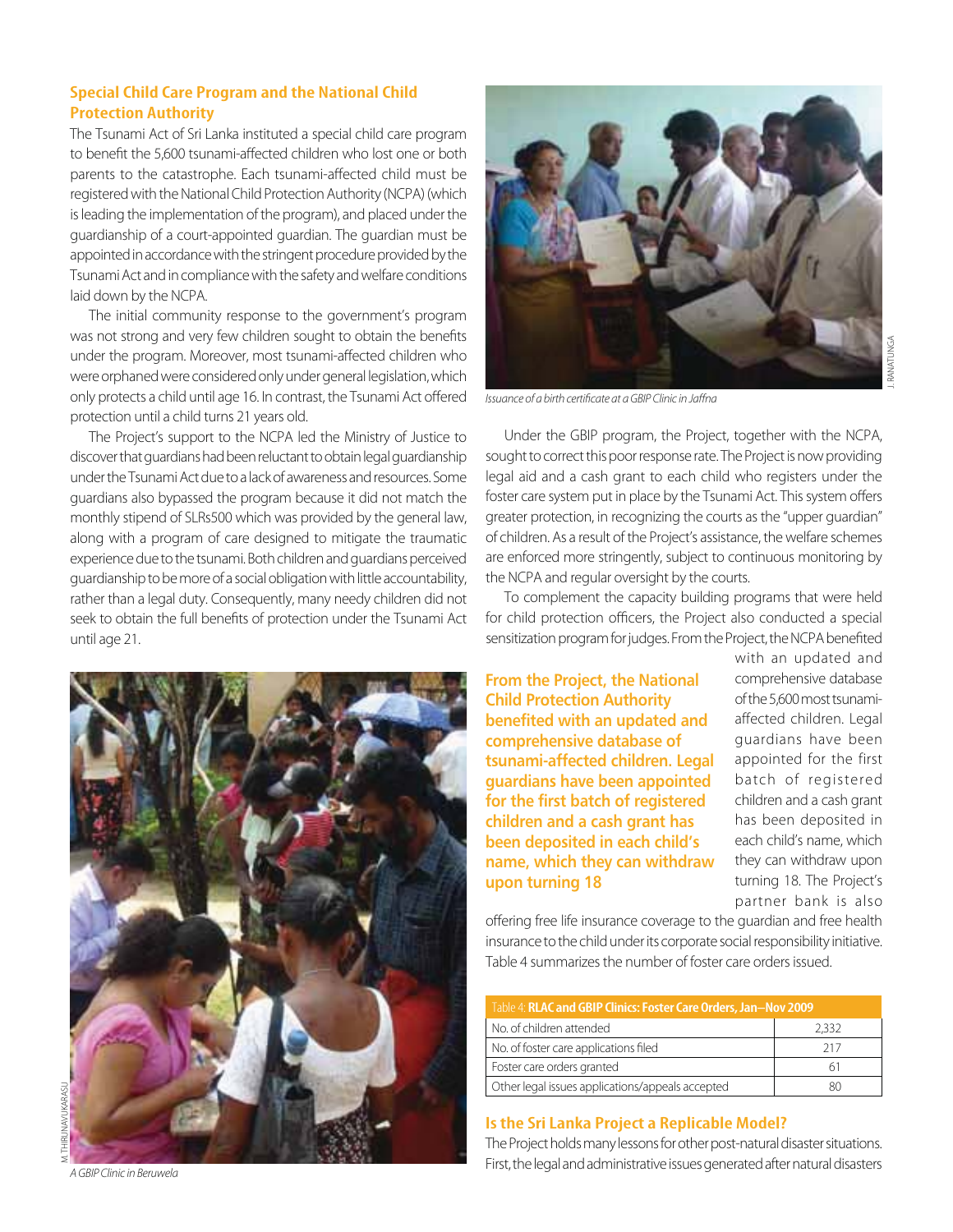

A GBIP Clinic at Hambantota

are likely to be enormous, and helping people to resolve these issues will be an important part of the overall rehabilitation and reconstruction.

The legal and administrative issues generated after natural disasters are likely to be enormous, and helping people to resolve these issues will be an important part of the overall rehabilitation and **reconstruction** 

Second, decentralized service responses to administrative justice and legal issues work are important because often the poorest and most vulnerable are not aware of their rights or do not have the means to access them. Third, a good model

is to involve national institutions—with the power to make decisions on legal and administrative entitlements—whilst also encouraging the participation of local officials who have direct access to the people.

#### **Has the Sri Lanka Model Been Applied Elsewhere?**

Soon after the December 2004 tsunami, in October 2005, a 7.6 magnitude earthquake hit Muzzafarabad, in Pakistan-administered Kashmir. It resulted in enormous destruction and devastation, leaving 3.3 million people homeless. Many of the issues that had arisen in Sri Lanka—including identity, property, child custody, inheritance, and dispute-related issues—also arose in Pakistan. In ADB's assistance to Pakistan, that country used the Sri Lanka model to establish a governance component along very similar lines to that seen under the Project. Legal aid centers were established to provide free legal aid—including in-court representation in disputes regarding property, guardianship, rent, repossession of immovable property, and other similar issues—together with administrative assistance in relation to compensation for rebuilding housing, land distribution schemes, death compensation and landlessness matters; and assistance in obtaining national identification cards, passports, death certificates, and related documents.

The Pakistan project helped 27,000 people, who were provided with legal documents, representation in litigation, and other legal assistance. When the project ended in December 2008, of the 26,231

cases that were registered, only 5,802 were pending. The Earthquake Reconstruction and Rehabilitation Authority, the project's executing agency, transferred its legal assistance services to community service centers established for all earthquake-affected districts. Pending cases in Azad Jammu and Kashmir and the North– West Frontier Province are being handled by legal experts.

#### **What are the Next Steps for Sri Lanka?**

The Ministry of Justice considers

the Project a success and has requested two forms of followup assistance, which ADB has approved. First, it has requested immediate assistance to extend the Project work to war-affected communities in the Northern and Eastern Provinces to ensure equity and non-discrimination in the delivery of aid to tsunami-affected and conflict-affected persons. To respond to this need, in 2010, the Project will provide support for strengthening Divisional Secretariats of conflict-affected districts, GBIP programs for IDPs and targeted assistance to orphaned children, as part of ADB's overall emergency assistance response. Second, recognising the importance of legal and judicial administration in post conflict reconstruction efforts, the Ministry of Justice requested, and ADB approved under its \$150 million Conflict-Affected Regions Emergency (CARE) Project, the reconstruction and operationalisation of up to nine judicial centres in the Northern province with the primary objective of quickly re-establishing judicial administration.<sup>5</sup>

#### **What are the Next Steps for ADB?**

ADB can consider the experience in Sri Lanka and Pakistan in future disaster and emergency projects because many of the issues dealt with in these projects are likely to arise after future disasters and the lessons



Line at a Batticaloa GBIP Clinic